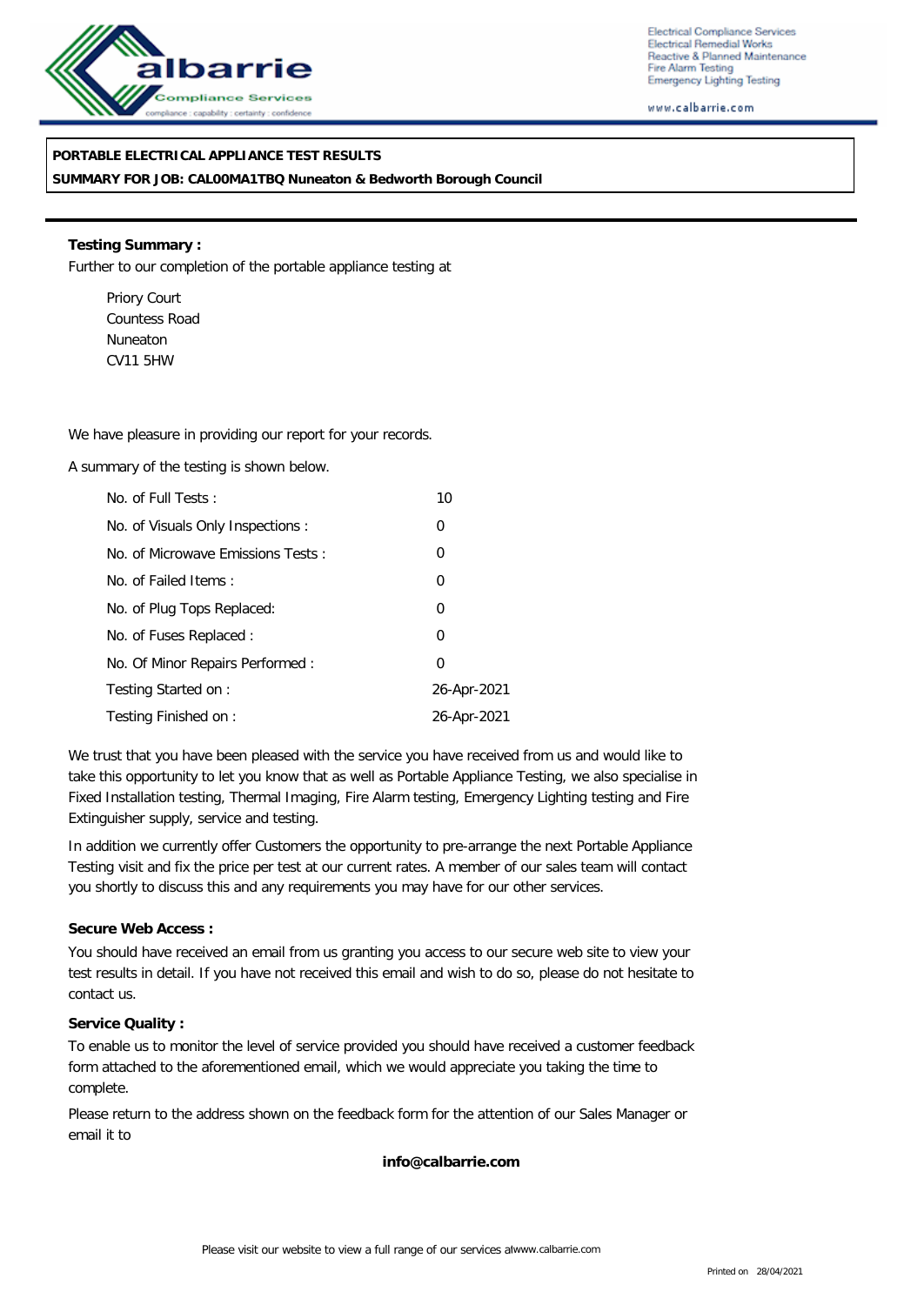

Electrical Compliance Services<br>Electrical Remedial Works<br>Reactive & Planned Maintenance<br>Fire Alarm Testing<br>Emergency Lighting Testing

www.calbarrie.com

# **CUSTOMER ACCEPTANCE**

| I, the undersigned, confirm that the engineer has attended and carried out / completed to my satisfaction the<br>works as detailed. |  |                 |  |  |  |
|-------------------------------------------------------------------------------------------------------------------------------------|--|-----------------|--|--|--|
| Signature                                                                                                                           |  |                 |  |  |  |
| <b>Print Name</b>                                                                                                                   |  | Date 26/04/2021 |  |  |  |

**The Client was not present to sign off completion of this job.**